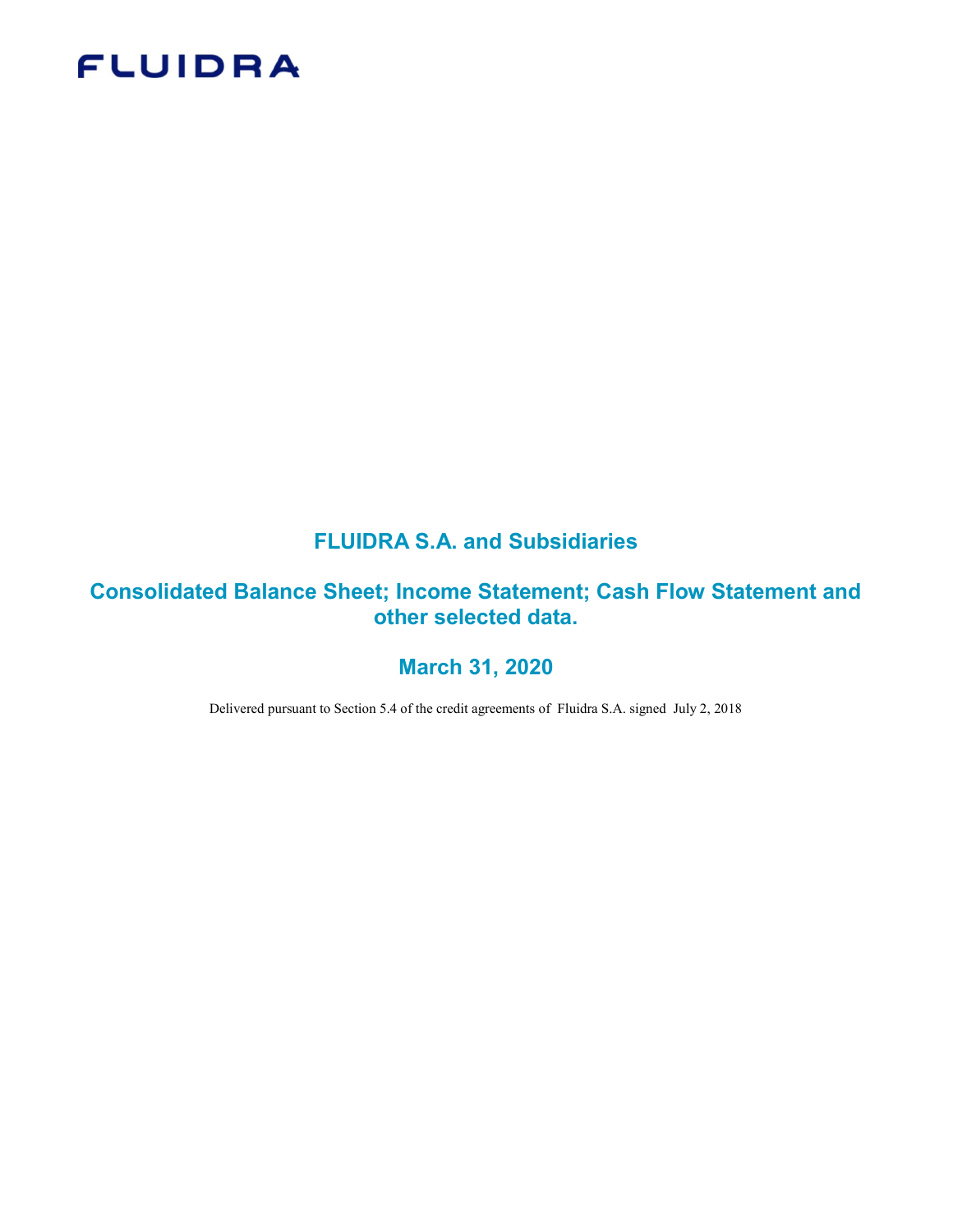## Nature and principal activies of the Group.

Fluidra, S.A. (hereinafter the Company) was incorporated as a limited liability company for an indefinite period in Girona on October 3, 2002 under the name Aquaria de Inv. Corp., S.L., and changed to its current name on September 17, 2007.

The Company's corporate purpose and activity consists in the holding and use of equity shares, securities and other stock, and advising, managing and administering the companies in which the Company holds an ownership interest.

The Company is domiciled at Avenida Francesc Macià, nº 60, planta 20, in Sabadell (Barcelona).

The Group's activities consist in the manufacture and distribution of equipment, accessories and consumables for swimmingpools, irrigation and water treatment.

Fluidra, S.A. is the parent company of the Group comprising the subsidiaries detailed in the accompanying Appendix I of the consolidated financial statements for the year 2019 (hereinafter Fluidra Group or the Group). Additionally, the Group holds ownership interests in other entities, which are also detailed in Appendix I.

Fluidra´s share capital consists of 112.629.070 ordinary shares with a par value of Euro 1 each, fully subscribed. On October 31, 2007, the "Company" completed its initial public offering process through the public offering of 44.082.943 ordinary shares with a par value of Euro 1 each.

These shares representing share capital are listed on the Barcelona and Madrid stock exchanges, and also on the continuous market.

On July 2, 2018 Fluidra, S.A. carried out a capital increase for a nominal amount of Euro 83.000.000 by issuing and circulating 83,000,000 new ordinary shares of Euro 1 par value each, which were fully subscribed by the sole shareholder of Piscine Luxembourg Holdings 2 S.à r.l. (penultimate holder of the Luxembourgian company Zodiac Pool Solutions S.à.r.l. holding company of the Zodiac Group) without entitlement, as per article 304.2 of the Spanish Corporations Act, to any preferential subscription rights. The difference between the fair value of the equity received by Fluidra, S.A. by virtue of the merger and the par value of the new shares was allocated to share premium.

### Basis of Preparation

This Balance Sheet, Income Statement and Cash Flow Statement have been prepared from the accounting records of Fluidra, S.A. and the companies included in the Group, according to the going concern principle. This Balance Sheet, Income Statement and Cash Flow Statement have been prepared in accordance with the International Financial Reporting Standards. These financial statements do not include all disclosures required for annual financial statements, nor for IAS 34 "Interirm Financial Reporting" as adopted by the European Union (IFRS-EU) and shall be read together with the consolidated financial statements for the years ended December 31, 2019 and 2018 prepared in accordance to IFRS-EU.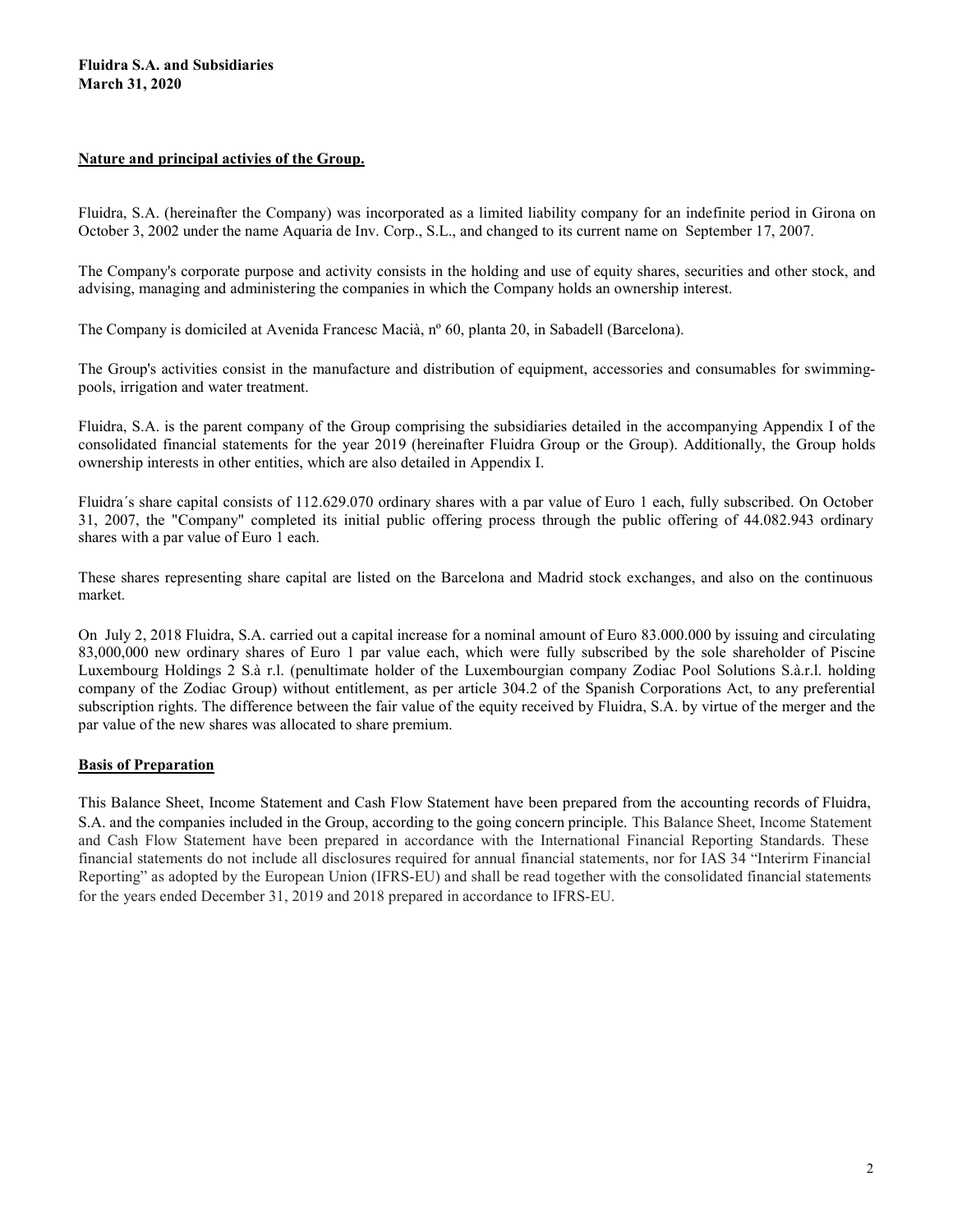## Selected Definitions

Consolidated Adjusted EBITDA ("EBITDA"): represents the Group's operating result before depreciation, amortization, impairment losses, and unusual and non-recurring adjustments, as defined in Fluidra's credit agreements.

Consolidated Total Debt: as defined in Fluidra´s credit agreements, it means the aggregate principal amount of funded Indebtness of Holdings and its Restricted Subsidiaries outstanding on such date and determined on a consolidation basis.

The Group in the annual financial statements includes a definition for EBITDA (referred to as Reported EBITDA) and Net Financial Debt. These two magnitudes are periodically reported to shareholders and included in the annual financial statements, therefore we have included a reconciliation between them and those required by the credit agreements mentioned above.

## **Business Overview**

For the Business Overview please refer to www.fluidra.com - Shareholders and Investors - Regulatory Filings – 2020 1st Quarter Results.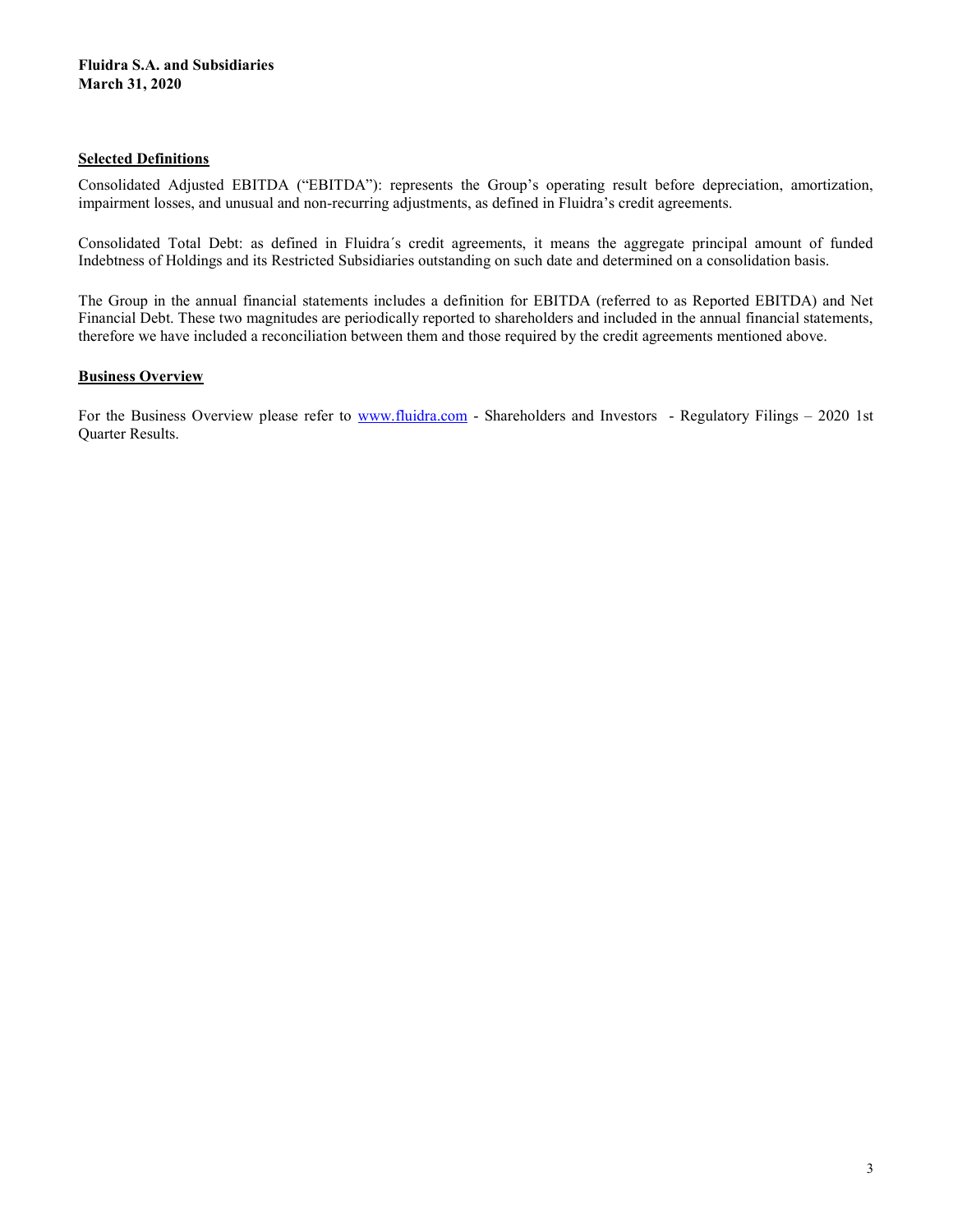#### **BALANCE SHEET**

| idra S.A. and Subsidiaries<br>rch 31, 2020                                                                      |                                     |                                     |
|-----------------------------------------------------------------------------------------------------------------|-------------------------------------|-------------------------------------|
|                                                                                                                 |                                     |                                     |
|                                                                                                                 |                                     |                                     |
|                                                                                                                 |                                     |                                     |
|                                                                                                                 |                                     |                                     |
|                                                                                                                 |                                     |                                     |
| <b>BALANCE SHEET</b>                                                                                            |                                     |                                     |
| (Thousands of Euros)                                                                                            |                                     |                                     |
| <b>Assets</b>                                                                                                   | 31/03/2020                          | 31/03/2019                          |
| Property, Plant and Equipment                                                                                   | 119,731                             | 118,085                             |
| Investment property<br>Goodwill                                                                                 | 3,148<br>1,124,492                  | 4,115<br>1,094,245                  |
| Other intangible assets                                                                                         | 741,980                             | 784,820                             |
| Rights of Use assets<br>Investments accounted for using equity method                                           | 111,278<br>$\blacksquare$           | 97,452<br>28                        |
| Non-current financial assets                                                                                    | 7,030                               | 6,737                               |
| Other account receivables<br>Deferred tax assets                                                                | 2,192<br>96,729                     | 5,692<br>86,839                     |
| Total non-current assets                                                                                        | 2,206,580                           | 2,198,013                           |
| Non-current assets held for sale                                                                                | $\sim$                              | 1,478                               |
| Inventories<br>Trade and other receivables                                                                      | 309,576<br>427,711                  | 327,698<br>451,641                  |
| Other current financial assets                                                                                  | 9,570                               | 7,773                               |
| Derivative financial instruments<br>Cash and cash equivalents                                                   | 1,661<br>120,240                    | 74<br>156,449                       |
| Total current assets                                                                                            | 868,758                             | 945,113                             |
|                                                                                                                 |                                     |                                     |
| TOTAL ASSETS                                                                                                    | 3,075,338                           | 3,143,126                           |
| Equity                                                                                                          |                                     |                                     |
| Share Capital                                                                                                   | 195,629                             | 195,629                             |
| Share Premium                                                                                                   | 1,148,591<br>117,722                | 1,148,591<br>94,230                 |
| Retained earnings and other reserves<br>Treasury shares                                                         | (14,323)                            | (6,558)                             |
| Other comprehensive income                                                                                      | 5,132                               | (7,349)                             |
| Equity attributed to equity holders of the parent                                                               | 1,452,751                           | 1,424,543                           |
| Non-controlling interests                                                                                       | 6,088                               | 8,720                               |
| Total equity                                                                                                    | 1,458,839                           | 1,433,263                           |
| Liabilities                                                                                                     |                                     |                                     |
| Debt, Bank Borrowings and other marketable securities                                                           | 708,574                             | 863,494                             |
| Lease liabilities<br>Derivative financial instruments                                                           | 98,059<br>22,491                    | 81,165<br>11,908                    |
| Deferred tax liabilities                                                                                        | 190,484                             | 196,458                             |
| Provisions<br>Government grants                                                                                 | 11,534<br>269                       | 17,099<br>285                       |
| Other non-current liabilities                                                                                   | 26,057                              | 19,982                              |
| Total non-current liabilities                                                                                   | 1,057,468                           | 1,190,391                           |
| Liabilities linked to non-current assets held for sale<br>Debt, Bank Borrowings and other marketable securities | $\overline{\phantom{a}}$<br>211,071 | $\overline{\phantom{a}}$<br>152,500 |
| Lease liabilities                                                                                               | 22,596                              | 21,223                              |
| Trade and other payables<br>Provisions                                                                          | 295,875<br>29,166                   | 320,975<br>24,517                   |
| Derivative financial instruments                                                                                | 323                                 | 257                                 |
| Total current liabilities                                                                                       | 559,031                             | 519,472                             |
| TOTAL EQUITY AND LIABILITIES                                                                                    | 3,075,338                           | 3,143,126                           |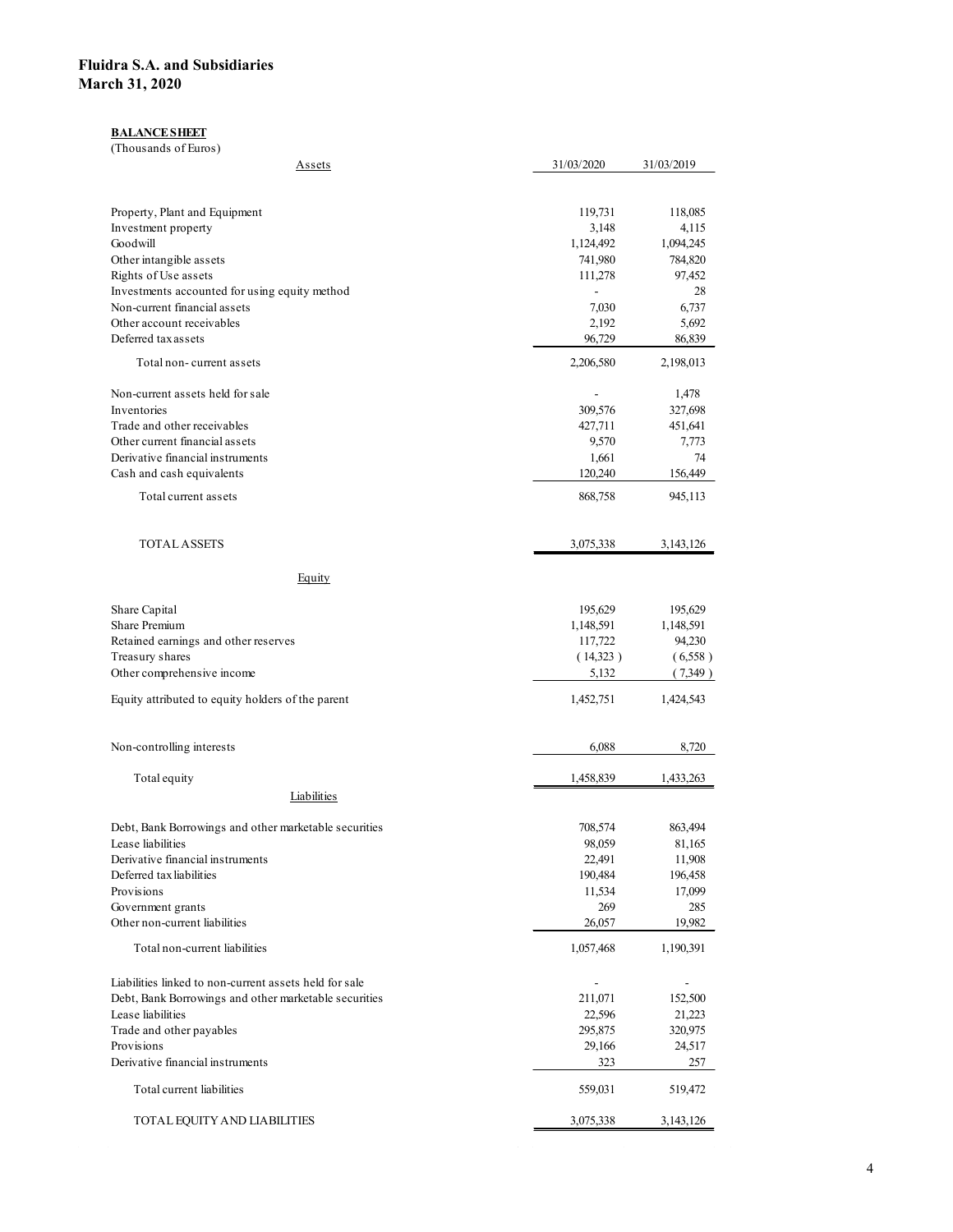| dra S.A. and Subsidiaries<br>ch 31, 2020                                                           |                                   |                       |
|----------------------------------------------------------------------------------------------------|-----------------------------------|-----------------------|
|                                                                                                    |                                   |                       |
|                                                                                                    |                                   |                       |
|                                                                                                    |                                   |                       |
|                                                                                                    |                                   |                       |
|                                                                                                    |                                   |                       |
|                                                                                                    |                                   |                       |
|                                                                                                    |                                   |                       |
|                                                                                                    |                                   |                       |
|                                                                                                    |                                   |                       |
| (Thousands of Euros)                                                                               | 31/03/2020                        | 31/03/2019            |
|                                                                                                    |                                   |                       |
| Operating Income                                                                                   |                                   |                       |
| Sales of goods and finished products                                                               | 315,815                           | 313,077               |
| Income from the rendering services                                                                 | 4,924                             | 4,740                 |
| Work perfomed by the Group and capitalised as non-current assets                                   | 3,163                             | 3,314                 |
| Total operating income                                                                             | 323,902                           | 321,131               |
| Operating expenses                                                                                 |                                   |                       |
|                                                                                                    |                                   |                       |
| Change in inventories of finished products, work in<br>progress and raw material consumables       | (146,031)                         | (144, 945)            |
| Personnel expenses                                                                                 | (70,144)                          | (72,344)              |
| Depreciation and amortization expenses and impairment losses                                       | (30,102)                          | (30,684)              |
| Other operating expenses<br>Total operating expenses                                               | (60,064)<br>(306, 341)            | (63,851)<br>(311,824) |
|                                                                                                    |                                   |                       |
| Other profit / (loss)                                                                              |                                   |                       |
| Profit / (loss) from sale of fixed assets                                                          | 123                               | 35                    |
| Total other profit / (loss)                                                                        | 123                               | 35                    |
|                                                                                                    |                                   |                       |
| Operating profit                                                                                   | 17,684                            | 9,342                 |
| Finance income / (expenses)                                                                        |                                   |                       |
| Finance income                                                                                     | 5,638                             | 418                   |
| Finance costs                                                                                      | (10,407)                          | (12,091)              |
| Financial Expenses of Lease Liabilities                                                            | (1,255)                           | (1,124)               |
| Exchange gains / (losses)                                                                          | (8,803)                           | 2,214                 |
| Net financial income / (loss)                                                                      | (14,827)                          | (10,583)              |
| Share in profit / (loss) for the year                                                              |                                   |                       |
| from investments accounted for using the equity                                                    | $\sim$                            | $\sim$                |
| Profit / (loss) before tax from continuing operations                                              | 2,857                             | (1,241)               |
| Income tax expense                                                                                 | (840)                             | (1,186)               |
| Profit / (loss) after tax from continuing operations                                               | 2,017                             | (2,427)               |
|                                                                                                    |                                   |                       |
| Profit / (loss) after tax from discontinued operations                                             | $\overline{\phantom{a}}$          | (114)                 |
| CONSOLIDATED PROFIT / ${\rm (LOSS)}$ AFTER TAX                                                     | 2,017                             | (2,541)               |
|                                                                                                    |                                   |                       |
| Profit attributed to non-controlling interest<br>Profit attributed to equity holders of the parent | 435<br>1,582                      | 215<br>(2,756)        |
|                                                                                                    |                                   |                       |
| From continuing operations<br>From discontinued operations                                         | 1,582<br>$\overline{\phantom{a}}$ | (2,642)<br>(114)      |
|                                                                                                    |                                   |                       |
|                                                                                                    |                                   |                       |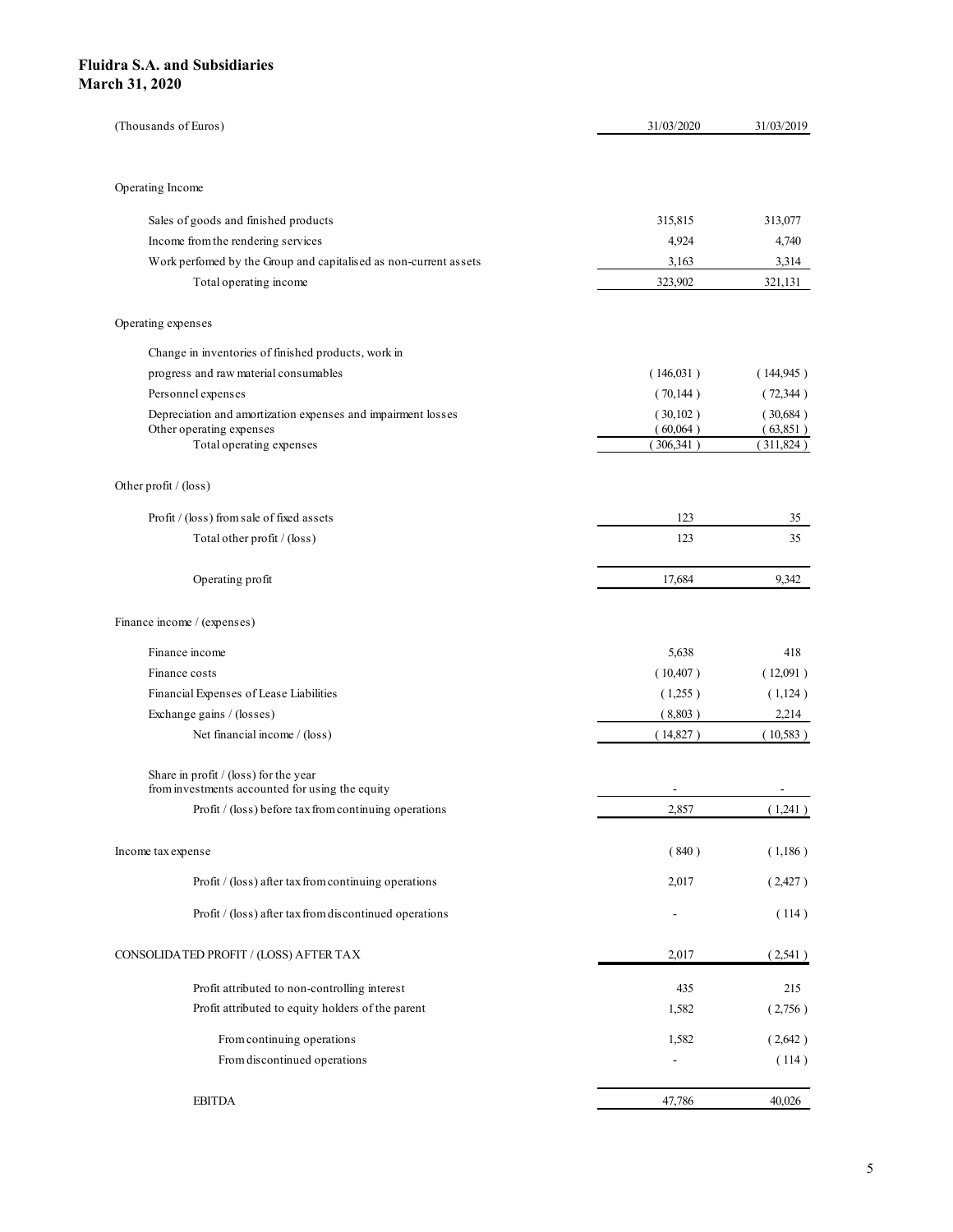| uidra S.A. and Subsidiaries<br>arch 31, 2020   |                                                                                            |              |            |
|------------------------------------------------|--------------------------------------------------------------------------------------------|--------------|------------|
|                                                |                                                                                            |              |            |
|                                                |                                                                                            |              |            |
|                                                |                                                                                            |              |            |
|                                                |                                                                                            |              |            |
|                                                |                                                                                            |              |            |
|                                                |                                                                                            |              |            |
|                                                |                                                                                            |              |            |
|                                                |                                                                                            |              |            |
|                                                |                                                                                            |              |            |
|                                                |                                                                                            |              |            |
|                                                |                                                                                            |              |            |
|                                                |                                                                                            |              |            |
|                                                |                                                                                            |              |            |
|                                                |                                                                                            |              |            |
| (Thousands of Euros)                           |                                                                                            | 31/03/2020   | 31/03/2019 |
|                                                |                                                                                            |              |            |
| Cash flows from operating activities           |                                                                                            |              |            |
|                                                |                                                                                            |              |            |
| Profit of the year before tax                  |                                                                                            | 2,857        | (1,355)    |
| Adjustments for:                               |                                                                                            |              |            |
|                                                | Amortization and depreciation                                                              | 29,848       | 30,542     |
|                                                | Provision for bad debts                                                                    | 2,224        | 1,240      |
|                                                | Provision for / (reversal of) impairment losses on assets                                  | 253          | 141        |
|                                                | Provision for / (reversal of) impairment losses on financial assets                        | $\mathbf{0}$ |            |
|                                                | Provision for / (reversal of) impairment losses on risks and expenses                      | 554          | (465)      |
|                                                | Provision for / (reversal of) impairment losses on inventories                             | (506)        | 1,528      |
|                                                | Income from financial assets                                                               | (3,787)      | (172)      |
|                                                | Financial expenses                                                                         | 11,573       | 12,494     |
|                                                | (Income) $/$ expenses from currency translation differences                                | 8,803        | (2,216)    |
|                                                | Share in profit / (loss) for the year from associates accounted for using equity method    |              |            |
|                                                |                                                                                            |              |            |
|                                                | (Profit) / loss from the sale of property, plant and equipment and other intangible assets | (123)        | (98)       |
|                                                | (Profit)/losses on the sale of subsidiaries                                                | $\bf{0}$     |            |
|                                                | Government grants recognized in profit and loss                                            | (34)         | (63)       |
|                                                | Shared-based payment expenses                                                              | 2,265        | 2,434      |
|                                                | Adjustments to consideration given against gains/losses                                    |              |            |
|                                                | on business combinations                                                                   |              |            |
|                                                | (Gains) / losses from derivative financial instruments at fair value                       | (1,854)      | 476        |
|                                                | Operating profit before changes in working capital                                         | 52,074       | 44,486     |
| translation differencies                       | Change in working capital, excluding effects of acquisitions and currency                  |              |            |
|                                                |                                                                                            |              |            |
|                                                | Increase / (decrease) in trade and other receivables                                       | (123,059)    | (146,040)  |
|                                                | Increase / (decrease) in inventories                                                       | (48, 131)    | (77,998)   |
|                                                | Increase / (decrease) in trade and other payables                                          | 887          | 62,018     |
|                                                | Utilization of provisions                                                                  | (400)        | $\bf{0}$   |
|                                                | Cash Flows from operating activities                                                       | (118,629)    | (117, 534) |
|                                                |                                                                                            | (10, 976)    | (10, 545)  |
| Interest paid                                  |                                                                                            | 255          | 172        |
|                                                |                                                                                            | (785)        | 7,928      |
| Interest received<br>Corporate income tax paid |                                                                                            |              |            |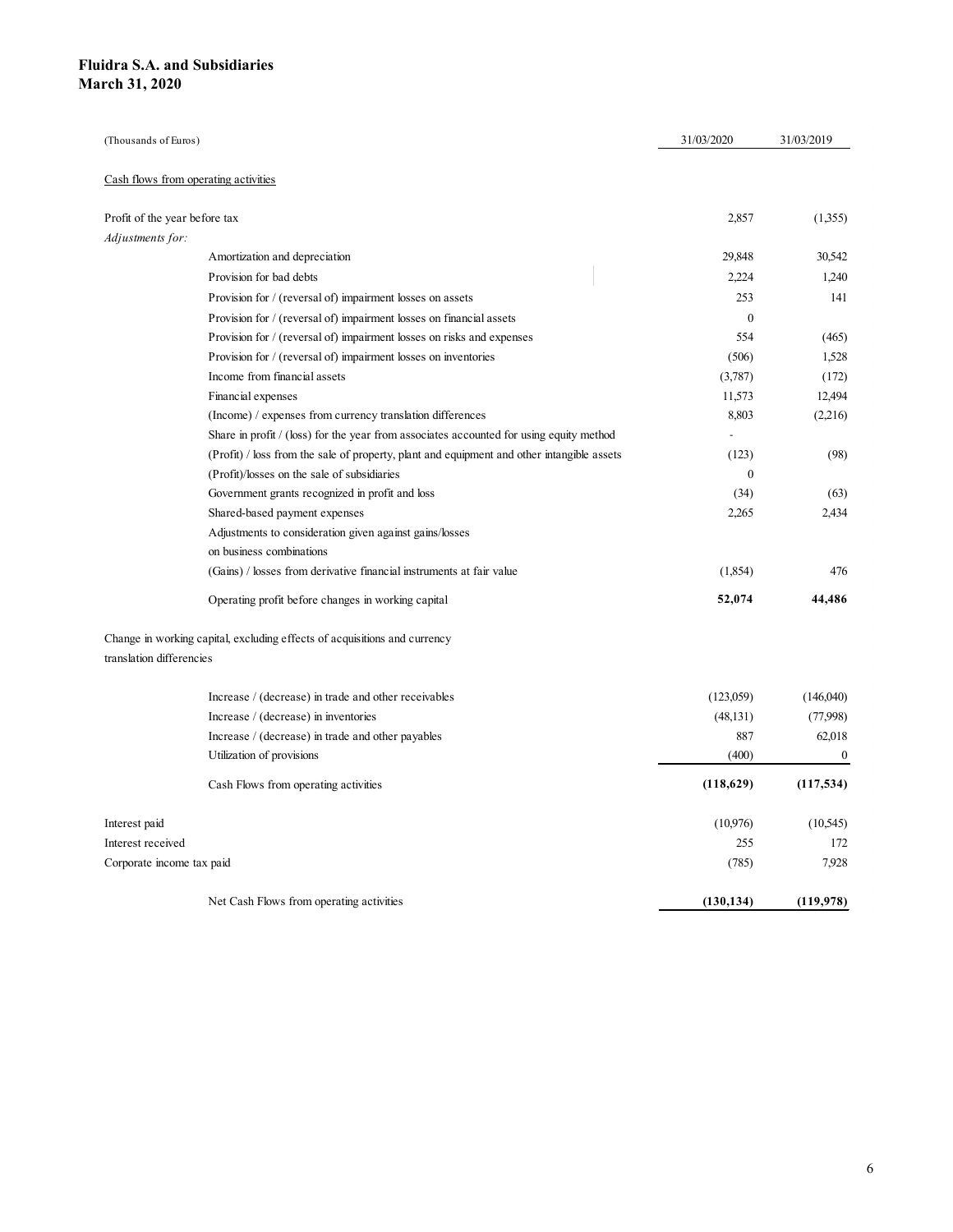#### Cash Flows from investing activities

| idra S.A. and Subsidiaries                                                                          |                      |                    |
|-----------------------------------------------------------------------------------------------------|----------------------|--------------------|
| rch 31, 2020                                                                                        |                      |                    |
|                                                                                                     |                      |                    |
| Cash Flows from investing activities                                                                |                      |                    |
|                                                                                                     |                      |                    |
| From the sale of property, plant and equipment                                                      | 590                  | 584                |
| From the sale of other intangible assets                                                            | 294                  | 20                 |
| From the sale of financial assets                                                                   | 1.118                | 1.506              |
| Proceeds from the sale of subsidiaries, net of cash used                                            | $\sim$               | 19.027             |
| Acquisition of property, plant and equipment<br>Acquisition of intangible assets                    | (5.782)<br>(4.161)   | (8.924)<br>(4.124) |
| Acquisition of financial assets                                                                     | (672)                | (3.970)            |
| Payments for acquisitions of subsidiaries                                                           | (8.104)              | $\sim$             |
| Payments for acquisitions of subsidiaries in prior years                                            | (7.347)              | (1.132)            |
| Net Cash Flows used in investing activities                                                         | (24.063)             | 2.987              |
| Cash Flows from financing activities                                                                |                      |                    |
|                                                                                                     |                      |                    |
| Payments for repurchase of treasury shares                                                          | (789)                | (1.978)            |
| Proceeds from the sale of treasury shares                                                           | 565                  | 297                |
| Proceeds from grants                                                                                | $\bf{0}$             | $\boldsymbol{0}$   |
| Proceeds from bank borrowings and other<br>Payments from bank borrowings, finance leases and others | 192.125              | 101.122            |
| Payments from leases liabilities (IFRS- 16)                                                         | (153.188)<br>(5.710) | (3.165)            |
| Dividends paid                                                                                      | (77)                 | (5.659)<br>(357)   |
|                                                                                                     |                      |                    |
| Net Cash Flows from financing activities                                                            | 32.927               | 90.261             |
| Not increase (decrease) in each and each cavivalents                                                | (121.270)            | (26.720)           |

### Cash Flows from financing activities

| Cash Flows from investing activities                                                          |           |          |
|-----------------------------------------------------------------------------------------------|-----------|----------|
|                                                                                               |           |          |
| From the sale of property, plant and equipment                                                | 590       | 584      |
| From the sale of other intangible assets                                                      | 294       | 20       |
| From the sale of financial assets                                                             | 1.118     | 1.506    |
| Proceeds from the sale of subsidiaries, net of cash used                                      | ÷.        | 19.027   |
| Acquisition of property, plant and equipment                                                  | (5.782)   | (8.924)  |
| Acquisition of intangible assets                                                              | (4.161)   | (4.124)  |
| Acquisition of financial assets                                                               | (672)     | (3.970)  |
| Payments for acquisitions of subsidiaries                                                     | (8.104)   | $\sim$   |
| Payments for acquisitions of subsidiaries in prior years                                      | (7.347)   | (1.132)  |
| Net Cash Flows used in investing activities                                                   | (24.063)  | 2.987    |
|                                                                                               |           |          |
| Cash Flows from financing activities                                                          |           |          |
| Payments for repurchase of treasury shares                                                    | (789)     | (1.978)  |
| Proceeds from the sale of treasury shares                                                     | 565       | 297      |
| Proceeds from grants                                                                          | $\bf{0}$  | $\Omega$ |
| Proceeds from bank borrowings and other                                                       | 192.125   | 101.122  |
| Payments from bank borrowings, finance leases and others                                      | (153.188) | (3.165)  |
| Payments from leases liabilities (IFRS- 16)                                                   | (5.710)   | (5.659)  |
| Dividends paid                                                                                | (77)      | (357)    |
| Net Cash Flows from financing activities                                                      | 32.927    | 90.261   |
| Net increase / (decrease) in cash and cash equivalents                                        | (121.270) | (26.730) |
| Cash and cash equivalents as of January 1, 2020                                               | 242.240   | 181.233  |
| Effect of currency translation differences on cash                                            | (730)     | 1.947    |
| Cash and cash equivalents as of March 31, 2020                                                | 120.240   | 156.449  |
|                                                                                               |           |          |
| Note: This cash flow includes cash flows arising from continuing and discontinued operations. |           |          |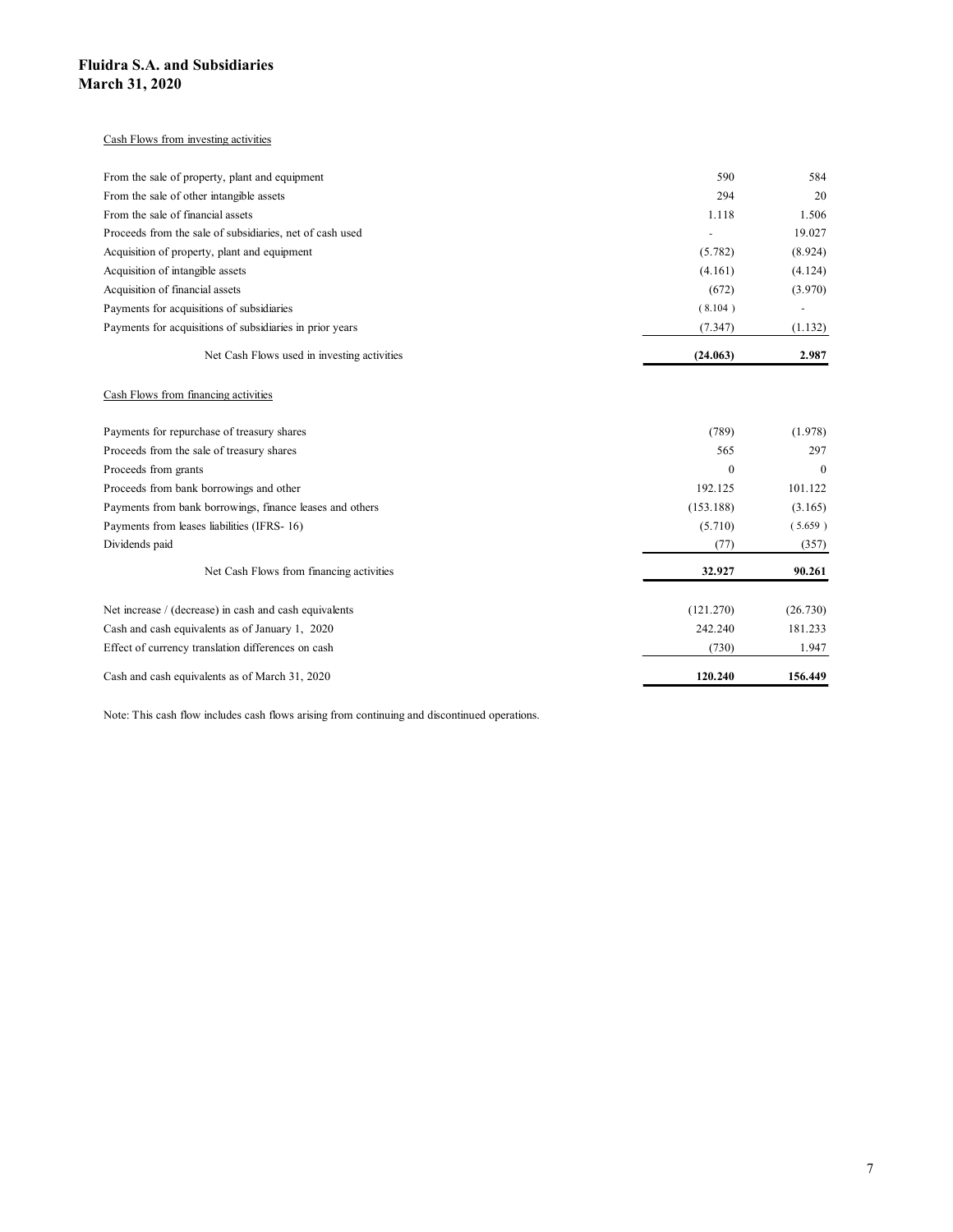## Calculation and Reconciliation of EBITDA

| <b>Fluidra S.A. and Subsidiaries</b><br><b>March 31, 2020</b> |            |
|---------------------------------------------------------------|------------|
|                                                               |            |
|                                                               |            |
|                                                               |            |
| <b>Calculation and Reconciliation of EBITDA</b>               |            |
| (in millions of Euros)                                        | Mar 20 LTM |
| Net Profit attributed to equity holders of the parent company | 12,7       |
| Income Tax Expense                                            | 5,7        |
| Finance Income                                                | (8,0)      |
| Finance Costs                                                 | 57,2       |
| Exchange gains / (losses)                                     | 10,5       |
| Depreciation & Amortisation Expense & Impairment              | 129,2      |
| Minority Interest                                             | 5,9        |
| <b>Reported EBITDA</b>                                        | 213,1      |
| Integration related and other Non-Recurring Expenses          | 21,4       |
| EBITDA discontinued Operations Aquatron                       | 0,0        |
| Share based payment expense                                   | 12,0       |
| Run Rate synergies                                            | 9,7        |
| Profit/Loss from sale of subsidiaries                         | 14,0       |
| Adjusted EBITDA (2)                                           | 270,2      |
| Adjusted EBITDA April 19 - March 20(1)                        | 270,2      |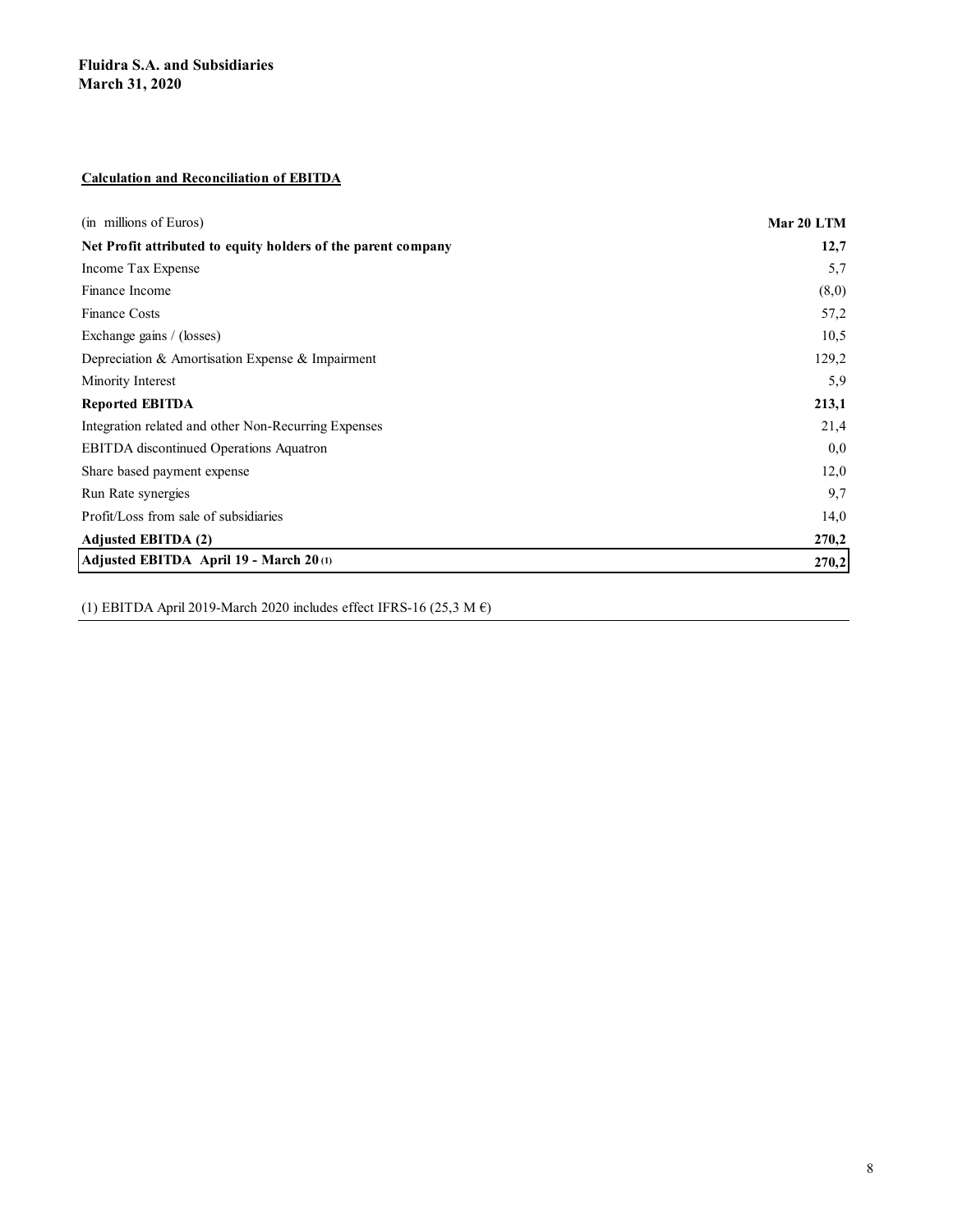| <b>Fluidra S.A. and Subsidiaries</b>                      |                     |  |
|-----------------------------------------------------------|---------------------|--|
|                                                           |                     |  |
| <b>March 31, 2020</b>                                     |                     |  |
|                                                           |                     |  |
|                                                           |                     |  |
| (in millions of Euros)                                    | At 31 March<br>2020 |  |
|                                                           |                     |  |
|                                                           |                     |  |
| First-lien credit facility                                | 732,1               |  |
| Asset-based lending facility                              | 82,3                |  |
| Other debt                                                | 123,0               |  |
| <b>Total debt</b>                                         | 937,4               |  |
| Unamortized debt issuance costs                           | (17,7)              |  |
| Debt, current and non-current                             | 919,7               |  |
| Current portion of first-lien credit facility             | 7,3                 |  |
| Asset-based lending facility                              | 82,3                |  |
| Current portion of other debt                             | 76,6                |  |
| Debt, current                                             | 166,2               |  |
|                                                           |                     |  |
| Debt, non-current                                         | 753,5               |  |
|                                                           |                     |  |
| <b>Lease liabilities</b>                                  | 120,6               |  |
|                                                           |                     |  |
| Cash and Cash Equivalents<br>Non Current Financial Assets | 120,2               |  |
| <b>Current Financial Assets</b>                           | 7,0<br>9,6          |  |
| Derivative Instruments                                    | (21,2)              |  |
| <b>Total Cash &amp; Financial Assets</b>                  | 115,7               |  |
|                                                           |                     |  |
| Net Financial Debt as per Group Definition                | 804,0               |  |
|                                                           |                     |  |
| Net Debt as per Group Definition                          | 924,6               |  |